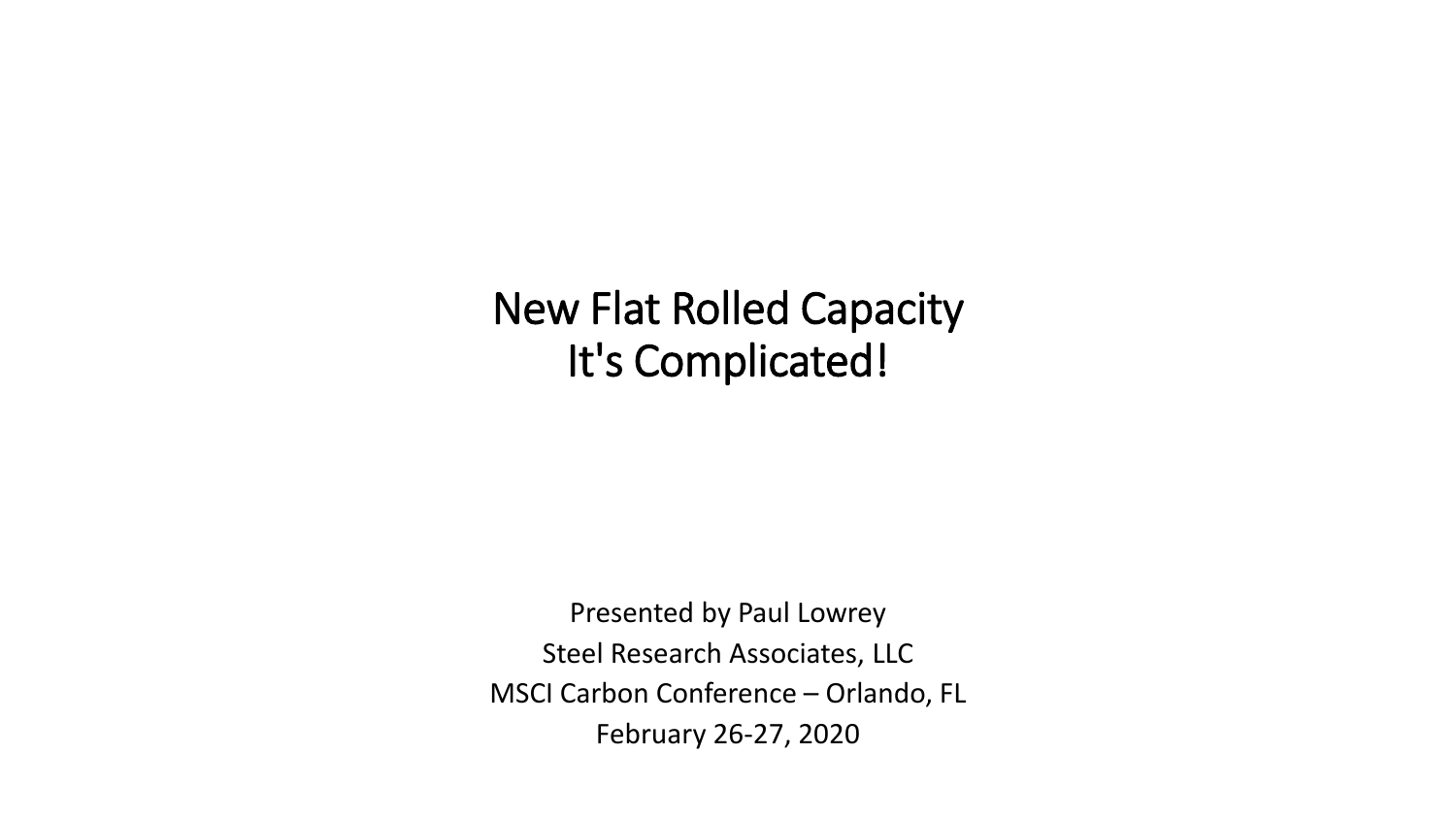## New Flat Rolled Capacity – It's Complicated! Introduction

- Much has been written & discussed about the new flat rolled capacity being added
- Substantive analysis has been noticeably absent
- It's complicated and it takes a lot of tools to analyze the new capacity
- Let's explore three major topics
	- Supply & demand fundamentals
	- Capacity analysis
	- Implications for raw materials supply

*Note: All data is in short tons. MT = million short tons and KT = thousand short tons.*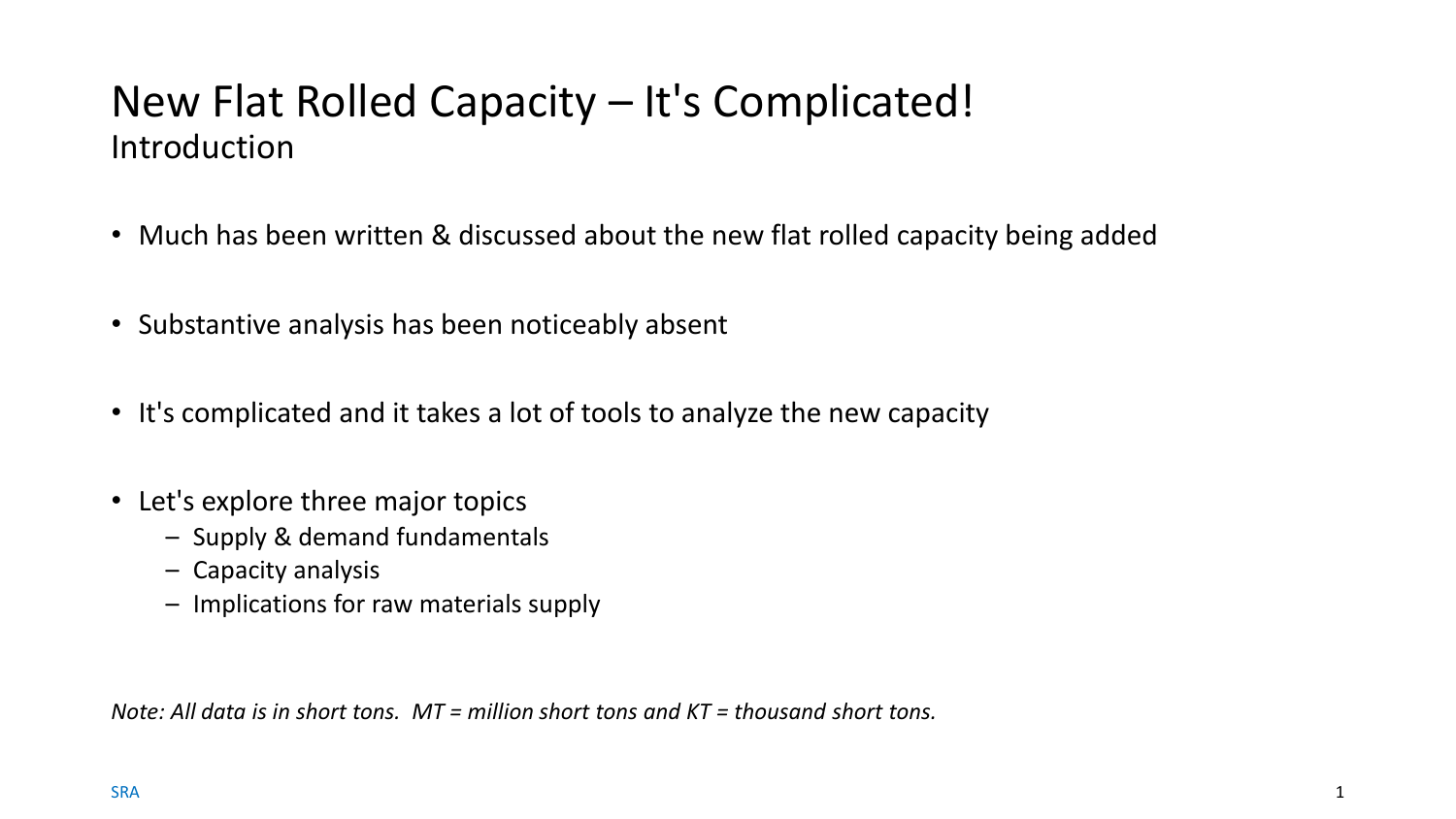

*Source: AISI, SRA estimates*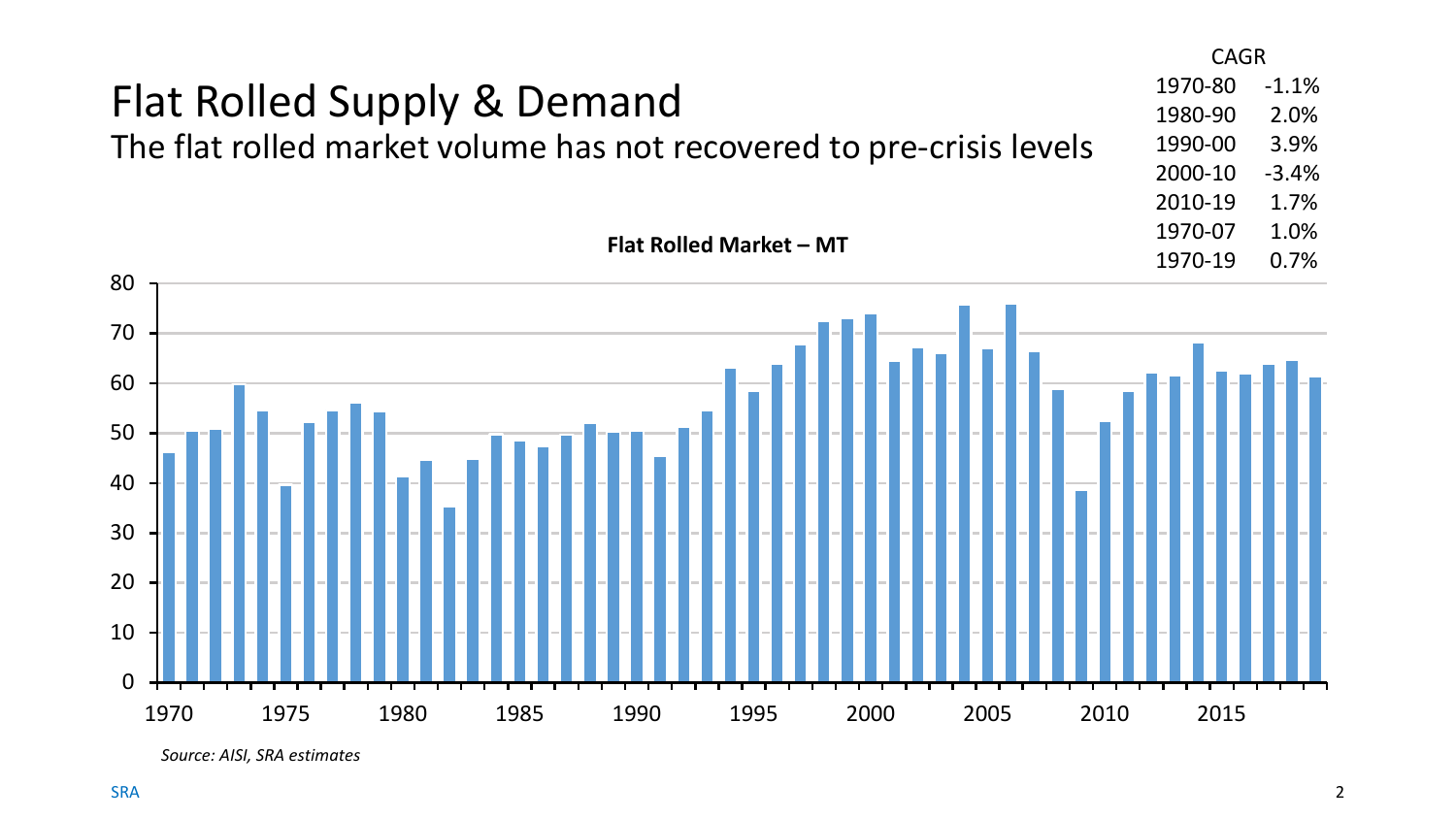# Flat Rolled Supply & Demand

Major demand drivers are not on the same business cycles



*Source: various trade resources, SRA analysis & estimates*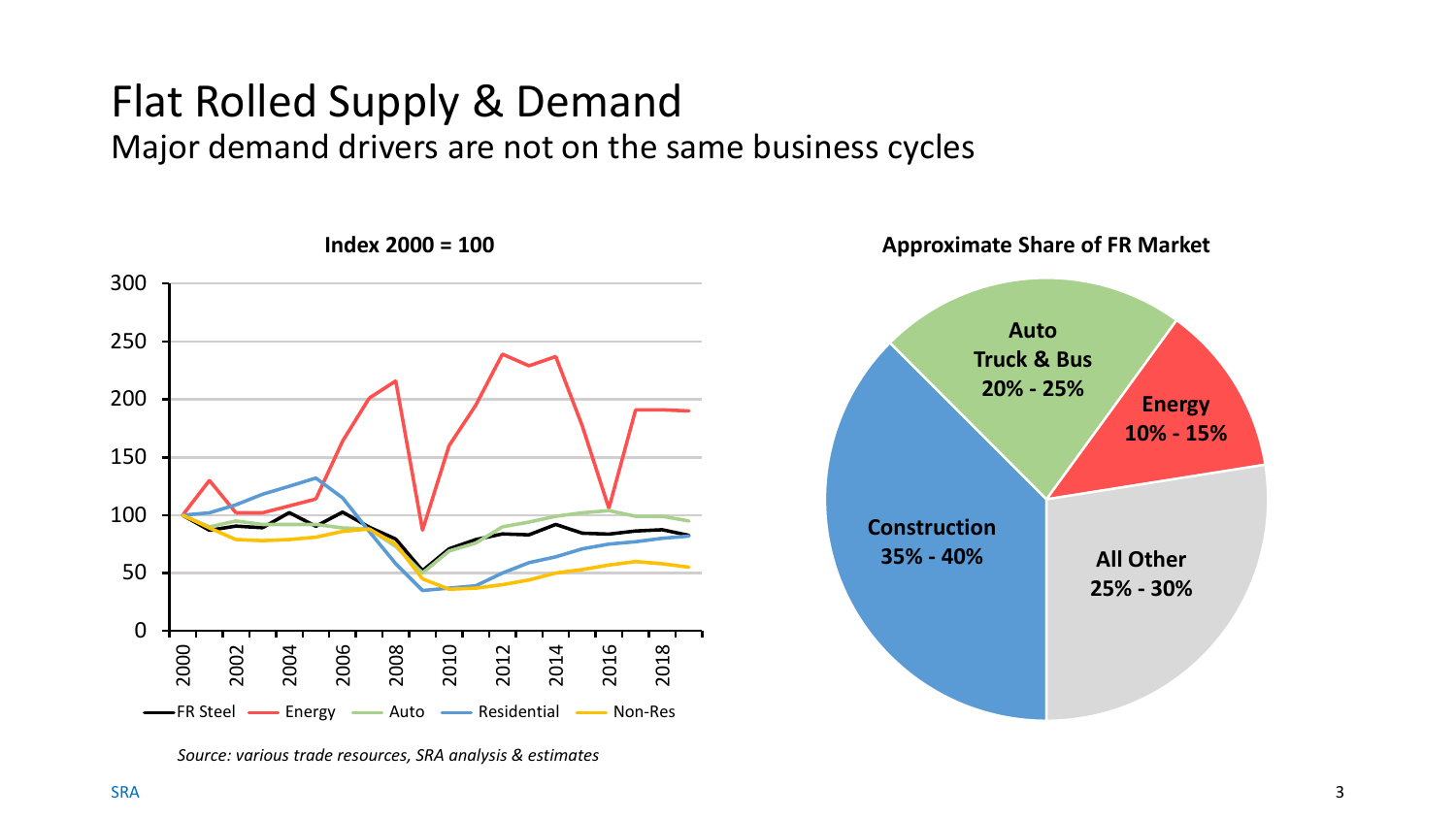# Flat Rolled Supply & Demand

Indirect trade has suppressed demand growth



*Source: AISI, WSA*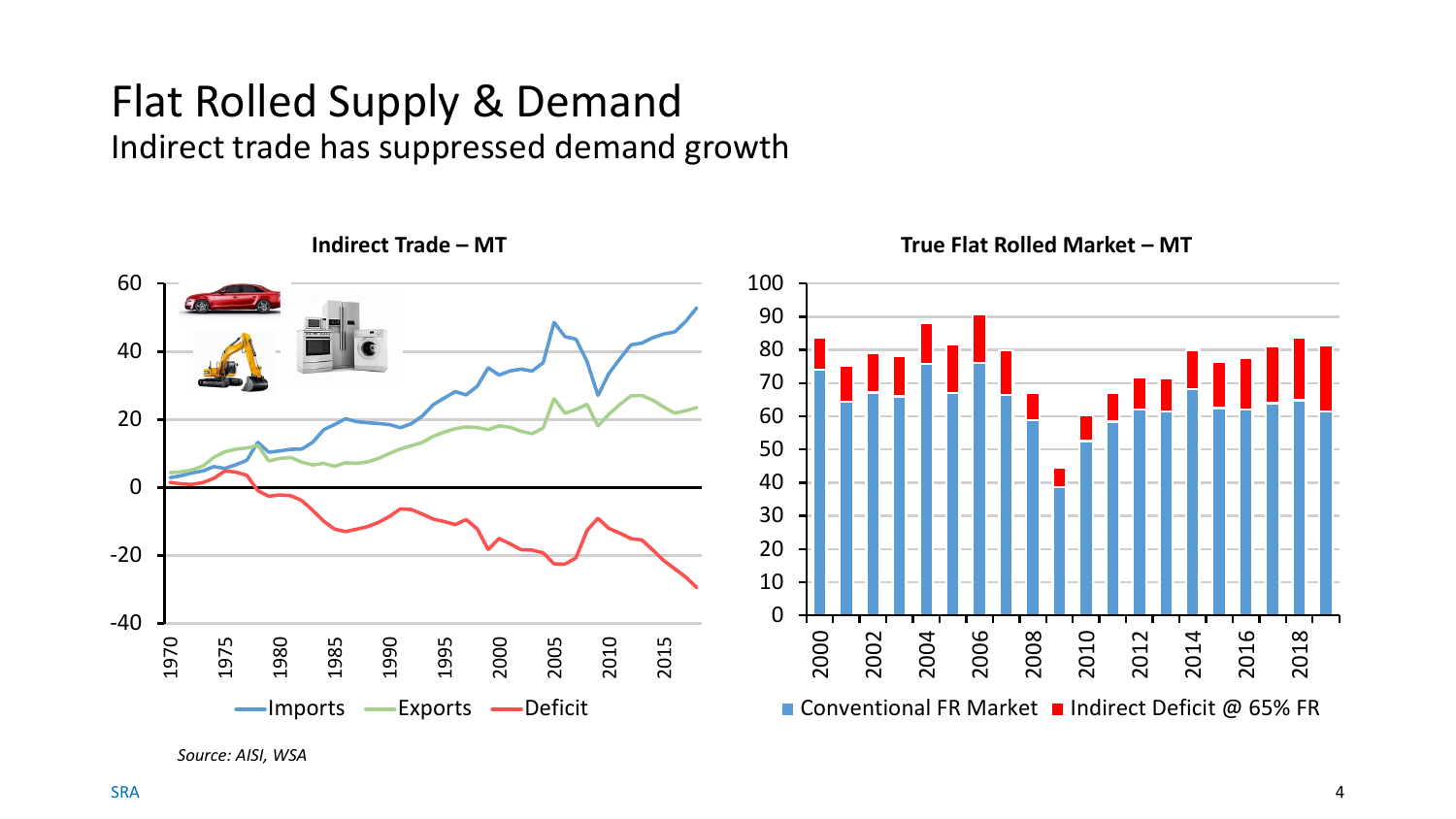## Flat Rolled Supply & Demand Imports are still high by historical standards



**Welded Pipe & Tube Imports**



**Sheet Equivalent Imports - MT**

| <b>Imports</b>                     | 2017 | 2018 | 2019 |
|------------------------------------|------|------|------|
| <b>Direct Sheet</b>                | 12.1 | 11.2 | 8.9  |
| Welded P&T                         | 5.7  | 4.6  | 4.0  |
| <b>Total Direct</b>                | 17.8 | 15.8 | 12.9 |
| Indirect @ 65% FR                  | 17.1 | 19.1 | 20.0 |
| <b>Total Direct &amp; Indirect</b> | 34.9 | 34.9 | 32.9 |



33.0 MT Equals 11 Sheet Mills At 3.0 MT Each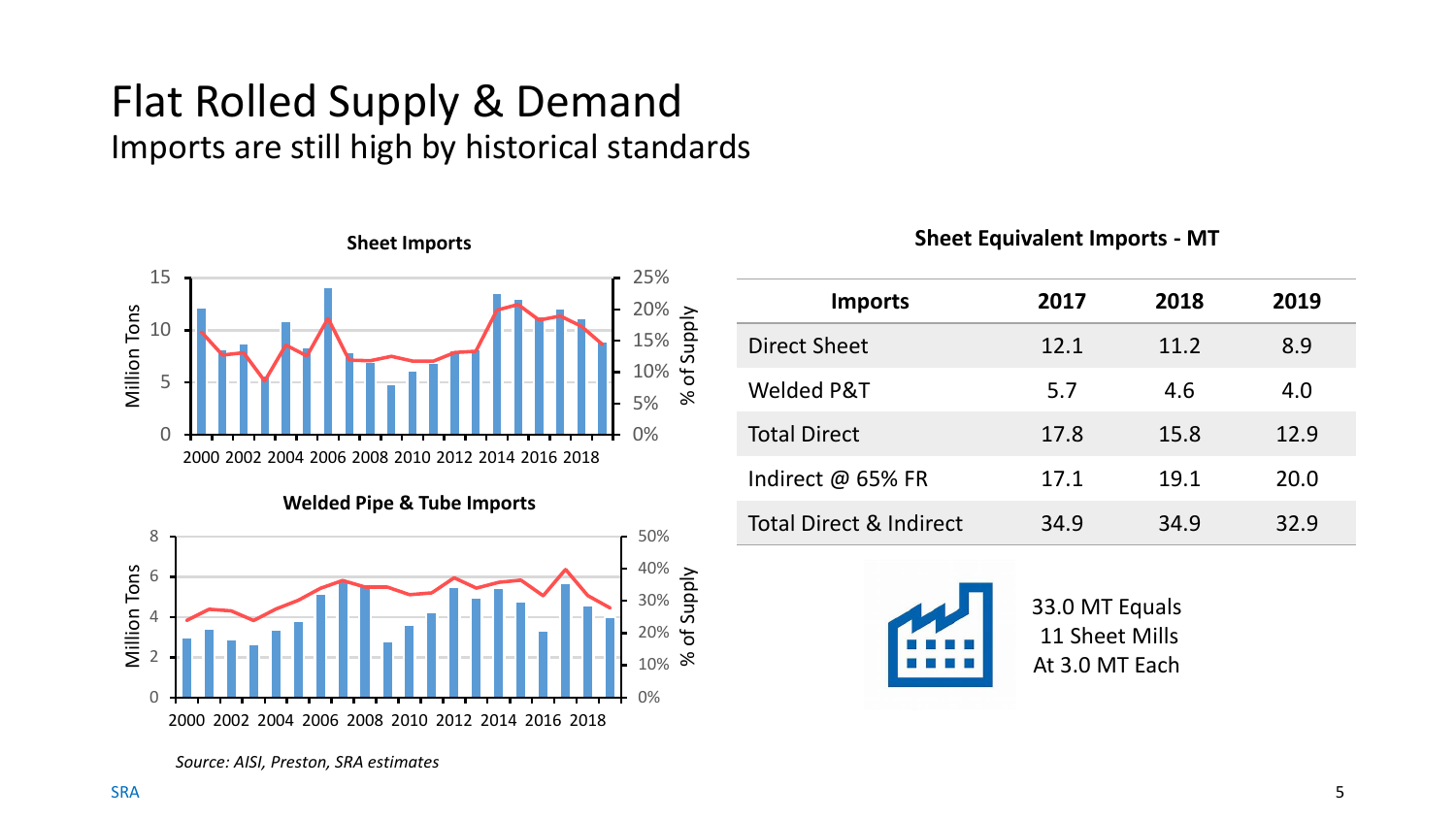# Flat Rolled Supply & Demand

The outlook for demand is modest growth over the next couple of years



#### **Flat Rolled Market Outlook – MT**

- 2019 down 5.25% from 2018
- 2019 inventory drawdown throughout the supply chain
- 2020F bounce back to 2018 levels
- 1% annual demand growth thereafter
	- Individual products have different growth rates
	- 1% is the weighted long-term average
- Import supply = 15% per year
	- $-$  Average 2000  $-$  2019P = 14.6%
	- Average 1970 2019P = 14.8%
- Export % of shipments = 7.0% per year
	- $-$  Average 2000  $-$  2019P = 7.3%
	- $-$  Average 1970  $-$  2019P = 4.8%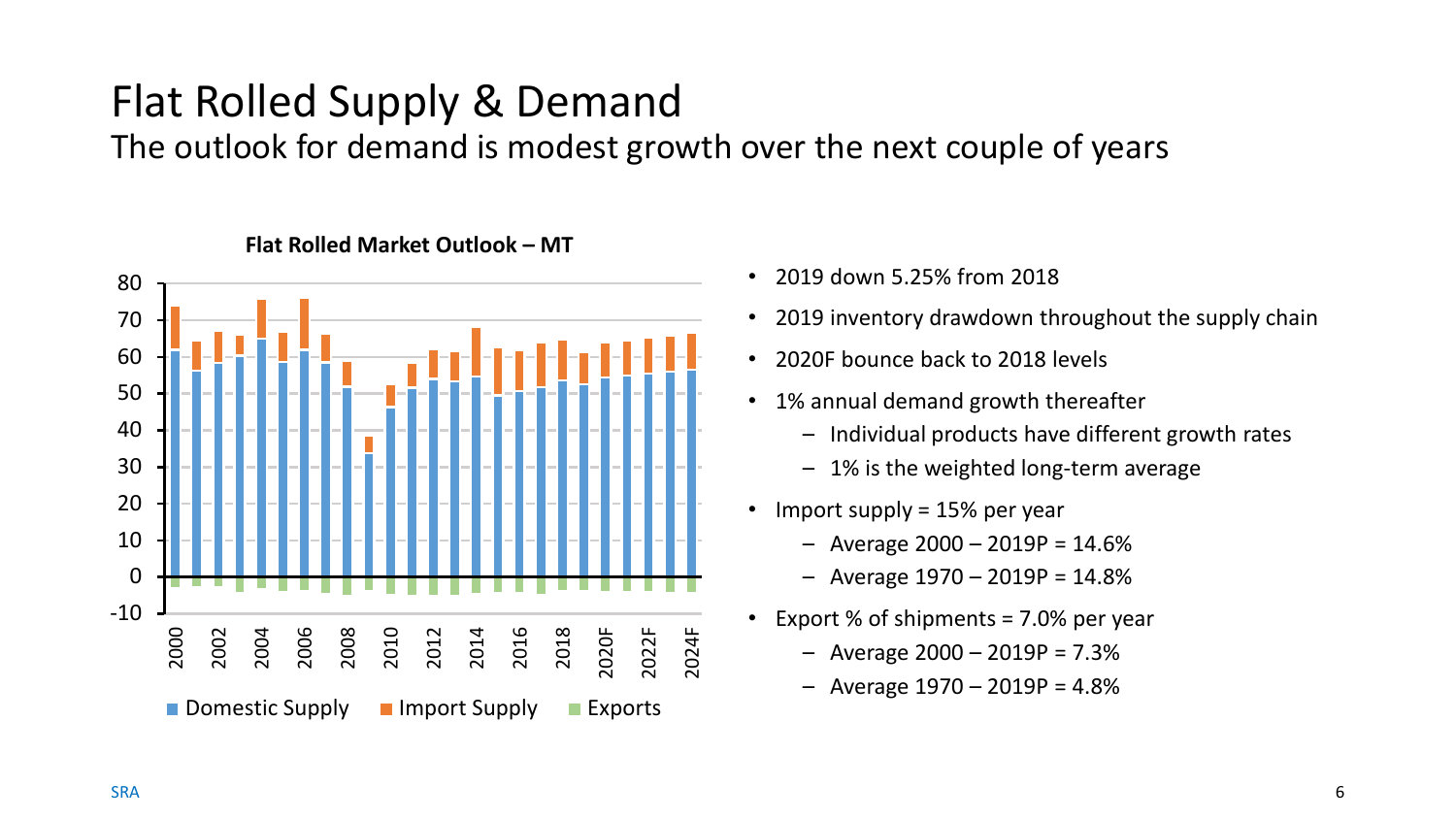#### Flat Rolled Capacity Domestic producers have consolidated

**2000 HSM Capacity = 84.6 MT 2020 HSM Capacity = 77.8 MT** 25 25 20 20 15 15 10 10 5 5 0 0 Nucor Inland Rouge Weirton WPSC Gallatin USS AK USS LTV Beth Nat'l AK SDI Geneva Trico NSBSL  $\overline{c}$ DFC WCI Beta Acme AM Nucor SDI CSI NLMK NSBSL Nucor

*Source: SRA capacity database*

JSW

BRS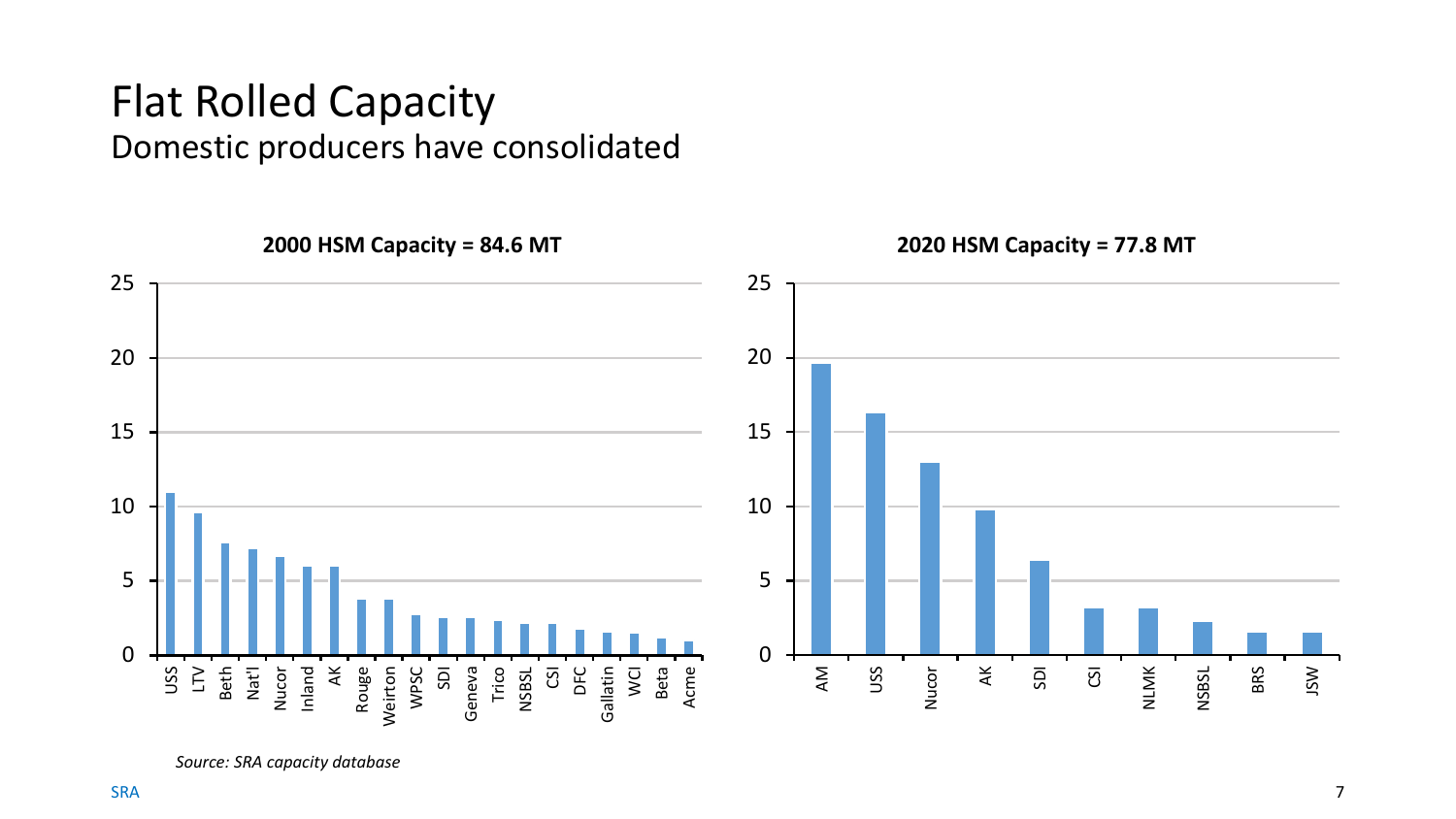# Flat Rolled Capacity

Hot strip mill capacity is not changing … the technology is





*Source: SRA capacity database*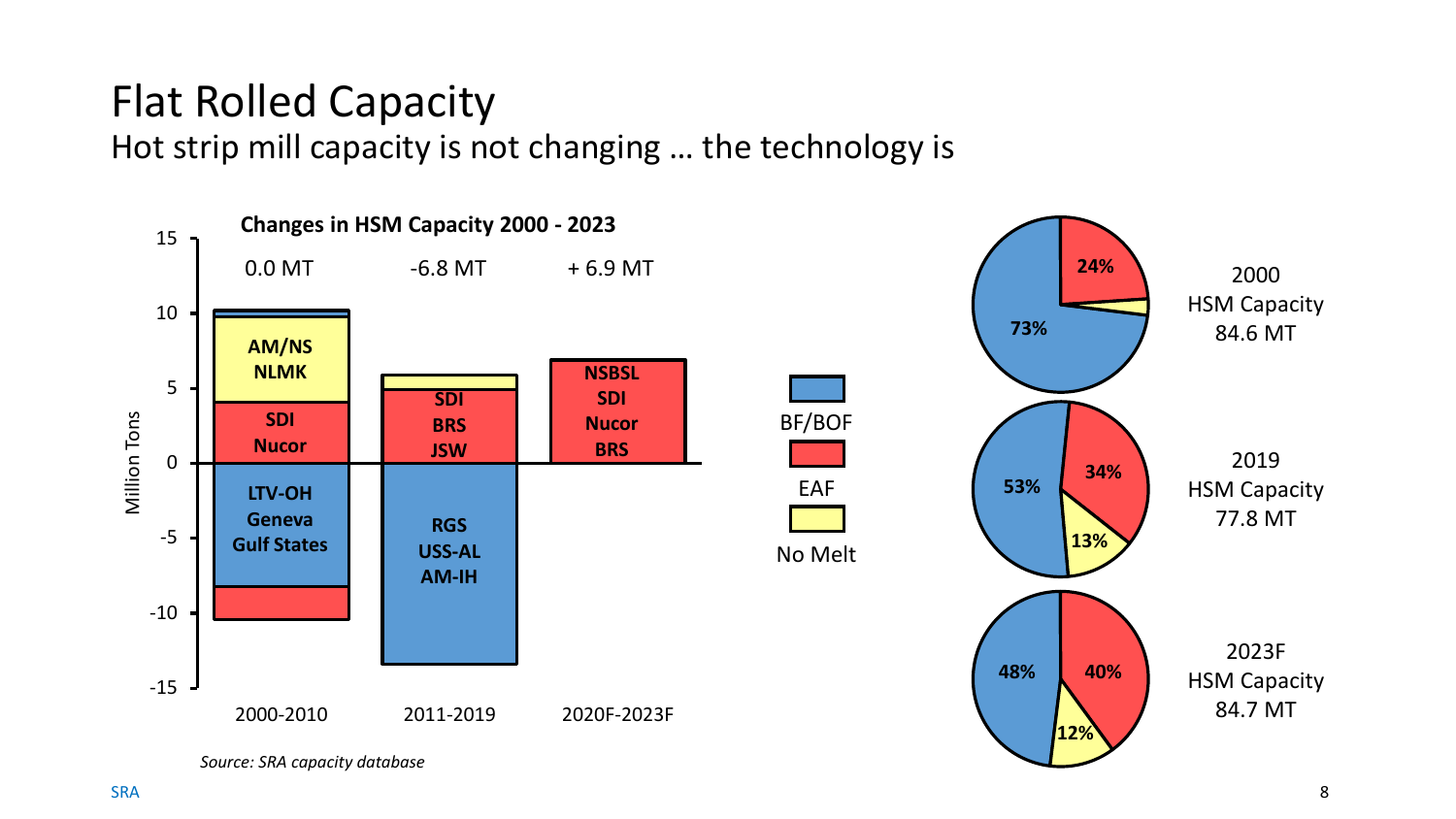## Flat Rolled Capacity EAF share of flat rolled steel production is growing

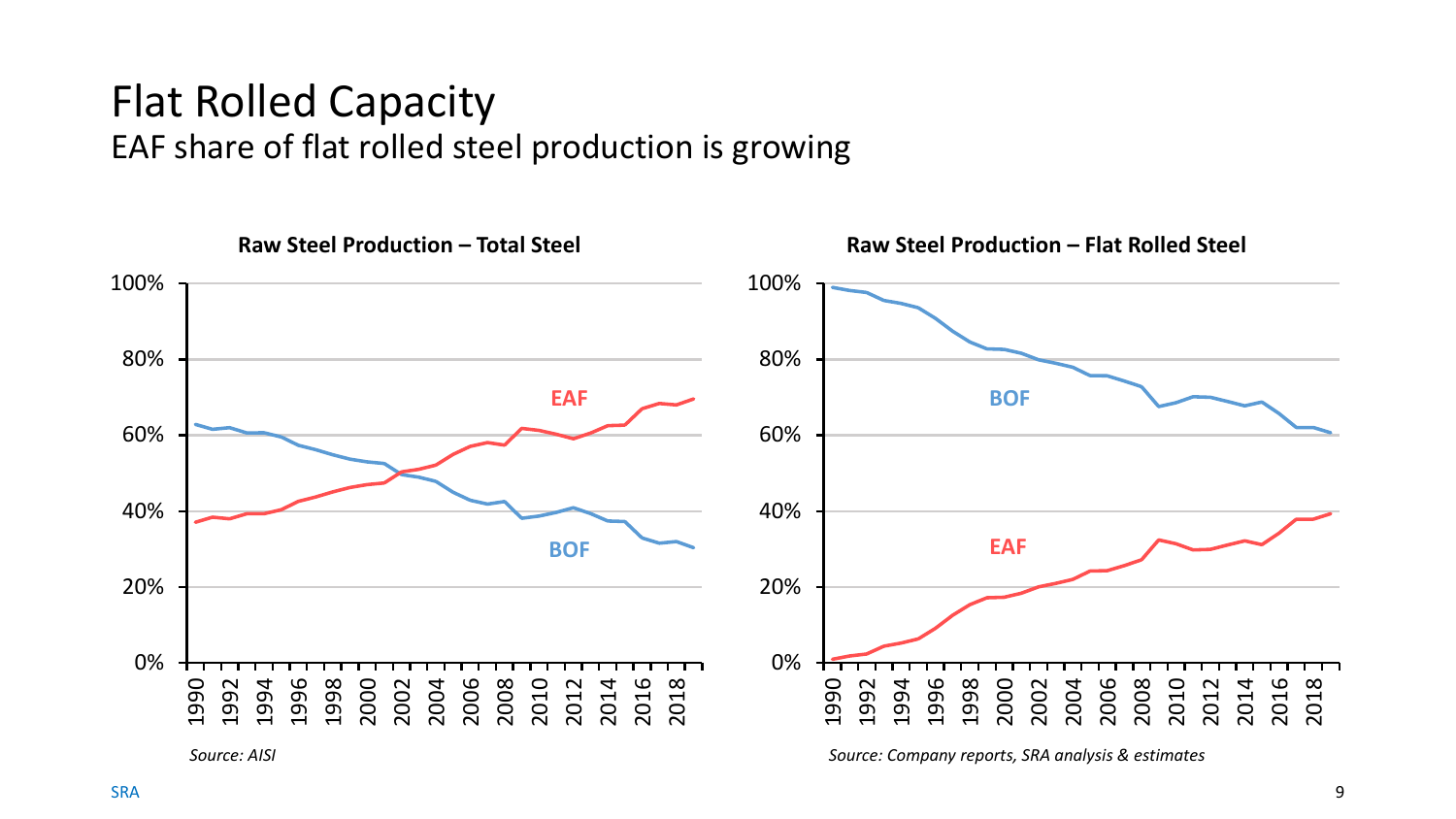## Flat Rolled Capacity EAF flat rolled capabilities are expanding



#### **HSM Widths & Gauges**

#### **Other Capabilities Expanding Over Time**

- Light-gauge HRC
- Higher strength steels for automotive & energy
- Vacuum degassing & post annealing
- Electrical steels
- In-house painting
- Single caster vs. double caster plants
- Etc.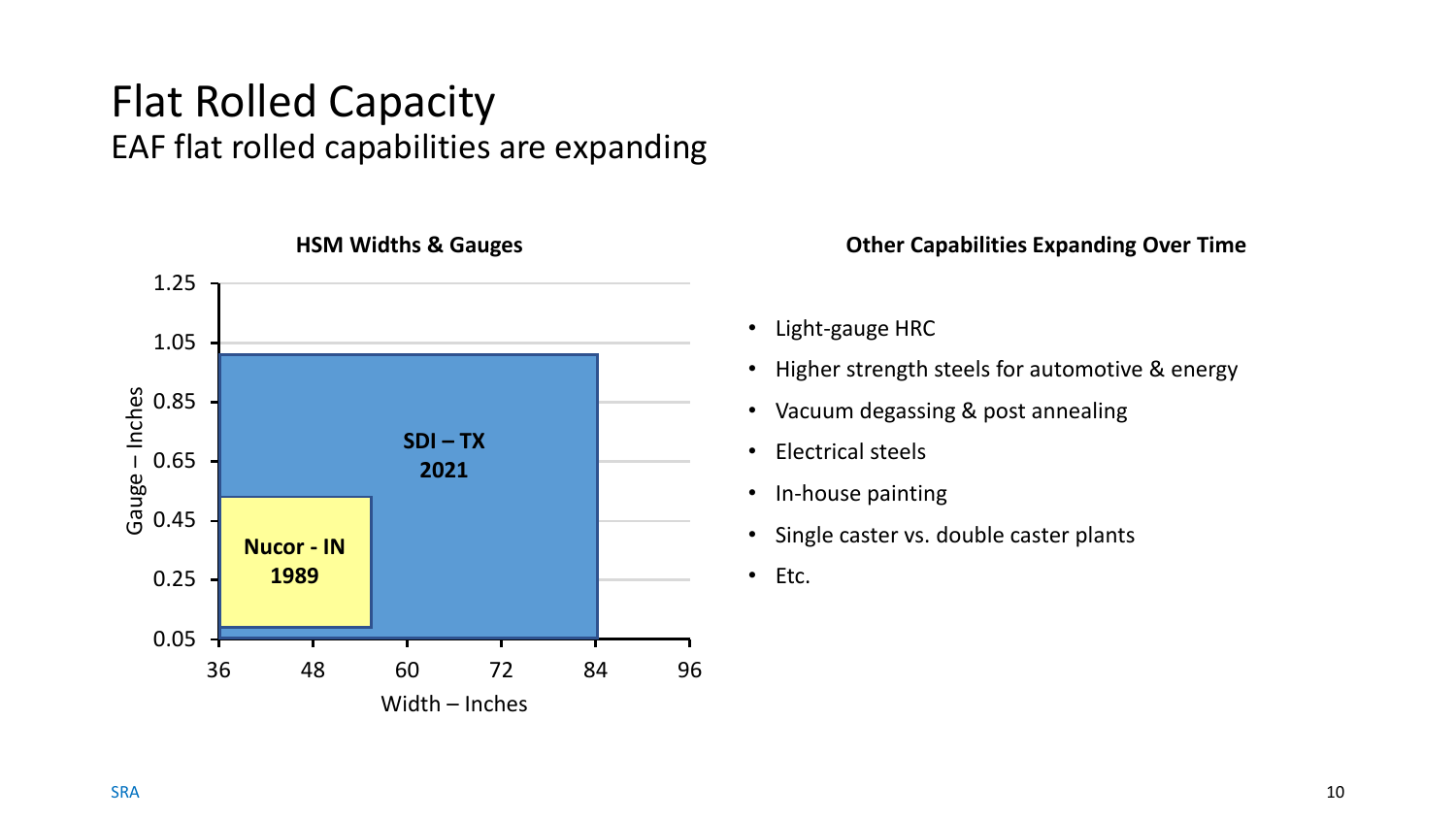# Flat Rolled Capacity

HSM capacity utilization is looking to drop marginally



- Base case 2020 -2024
	- Demand growth of 1.0% per year
	- Import supply of 15.0%
	- Exports 7.0% of shipments
	- No domestic HSM closures
- Realistic upshots
	- Displacing some welded P&T imports
	- Chipping away at indirect trade
		- Several downstream trade cases in progress
		- Re-shoring of manufacturing (low taxes, low energy costs, low interest rates, less regulation)
	- Displacing more direct imports
	- Increasing exports
	- Positive impacts of USMCA

*Source: SRA capacity database*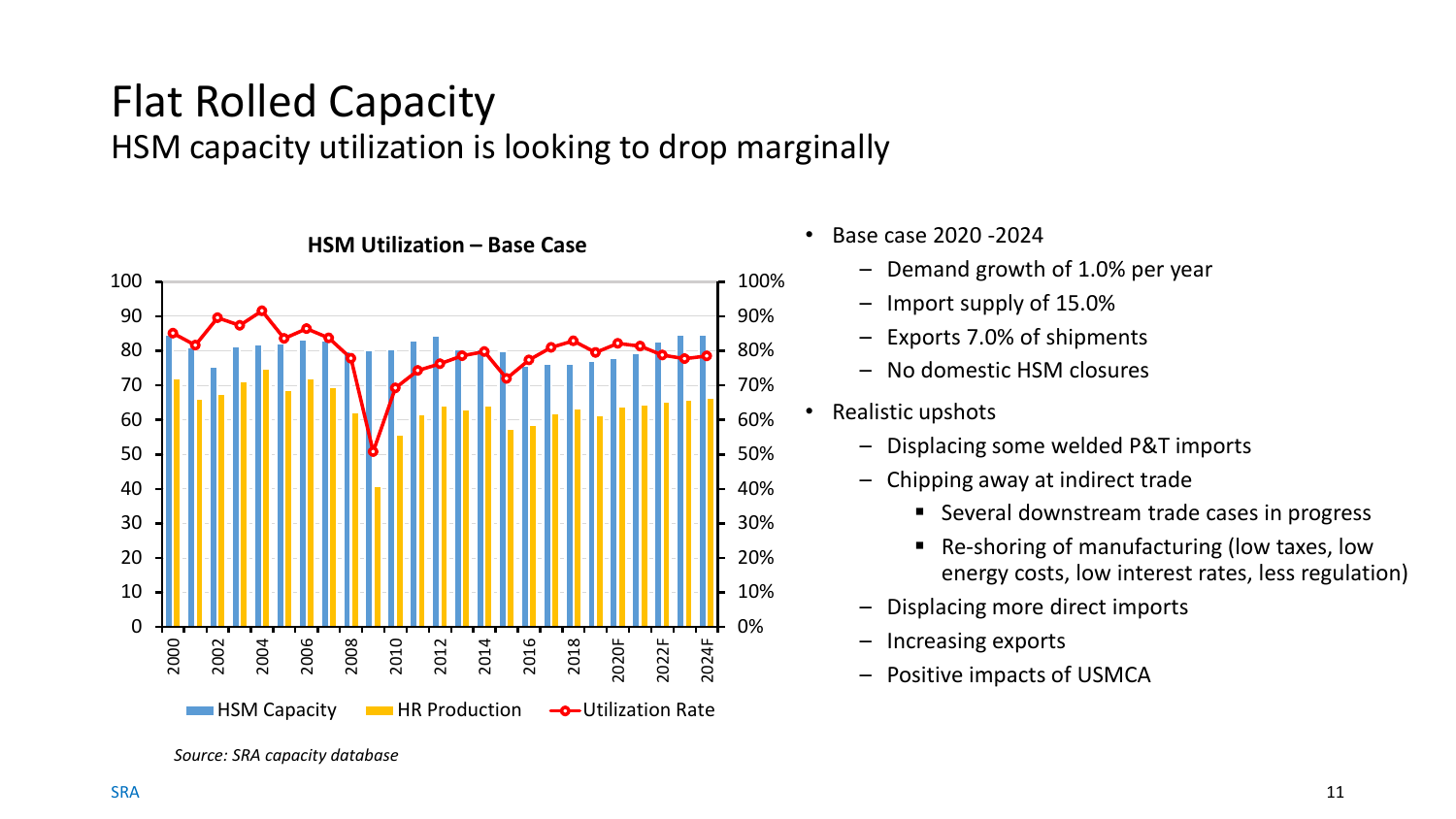### Raw Materials Most of the new EAF capacity is flat rolled

| Company       | <b>Expected</b><br><b>Startup</b> | <b>EAF</b><br><b>MT</b> | <b>Product</b><br><b>Type</b> |
|---------------|-----------------------------------|-------------------------|-------------------------------|
| $JSW - OH$    | Late 2018                         | 1.60                    | <b>Flat Rolled</b>            |
| $Nucor - MO$  | Late 2019                         | 0.35                    | Rebar                         |
| $Nucor - FL$  | H1 2020                           | 0.35                    | Rebar                         |
| $USS - AL$    | H <sub>2</sub> 2020               | 1.60                    | Seamless                      |
| $BRS - AR$    | Late 2020                         | 1.60                    | <b>Flat Rolled</b>            |
| $Nuccor - KY$ | Q2 2021                           | 1.40                    | <b>Flat Rolled</b>            |
| $NSBSL - OH$  | Late 2021                         | 0.90                    | <b>Flat Rolled</b>            |
| $SDI - TX$    | Late 2021                         | 3.00                    | <b>Flat Rolled</b>            |
| $Nuccor - KY$ | 2022                              | 1.20                    | Plate                         |
| Total         |                                   | 12.00                   |                               |



*Source: Company reports & press releases*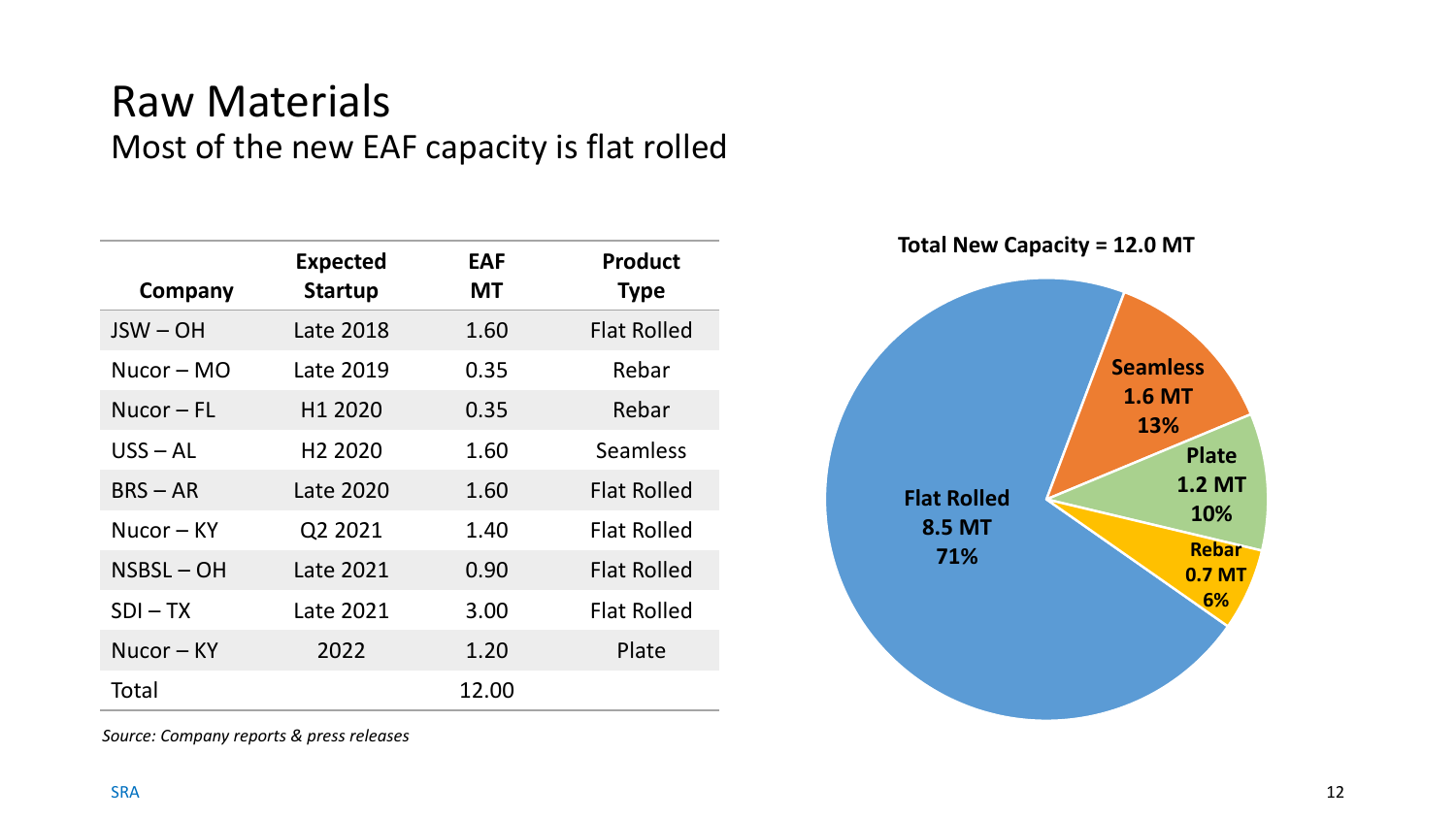#### Raw Materials Flat rolled EAF's use a higher quality raw material mix

| $\cdots$ $\cdots$ $\cdots$ $\cdots$ |                     |                              |                                 |                      |  |  |  |
|-------------------------------------|---------------------|------------------------------|---------------------------------|----------------------|--|--|--|
|                                     | Pig Iron<br>DRI/HBI | <b>Prime</b><br><b>Scrap</b> | <b>Obsolete</b><br><b>Scrap</b> | Home<br><b>Scrap</b> |  |  |  |
| <b>Flat Rolled</b>                  | 10% - 30%           | 35% - 55%                    | 20% - 40%                       | < 10%                |  |  |  |
| <b>Specialty Bar</b>                | $5% - 15%$          | 20% - 30%                    | 55% - 65%                       | < 10%                |  |  |  |
| <b>Commodity Long</b>               | $\qquad \qquad -$   | $\overline{\phantom{m}}$     | > 90%                           | < 10%                |  |  |  |
|                                     | <b>Lower</b>        |                              |                                 |                      |  |  |  |

**Indictive Mix – Varys by Mill**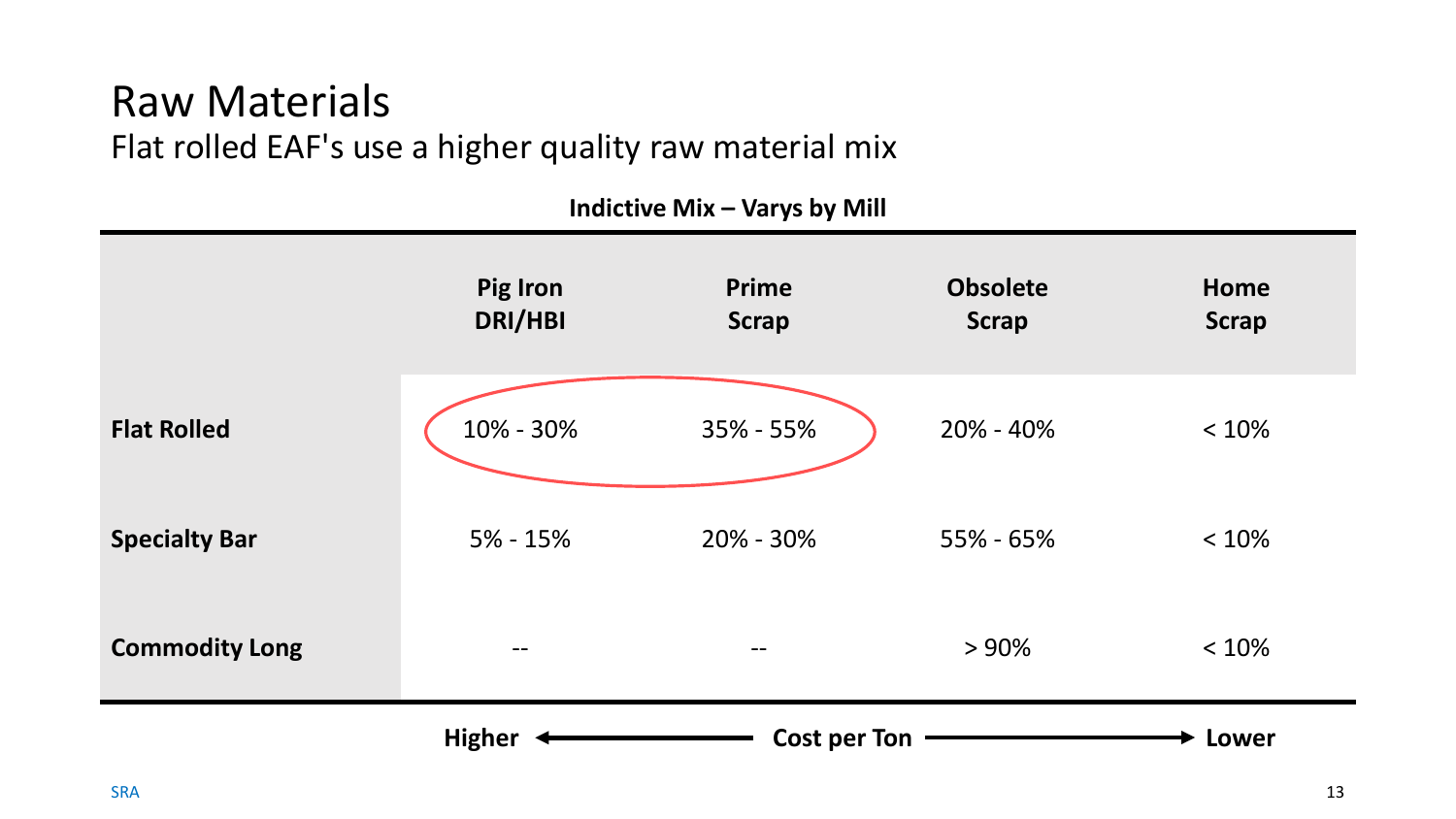## Raw Materials

Imports of higher quality scrap are likely to increase



*Source: AISI*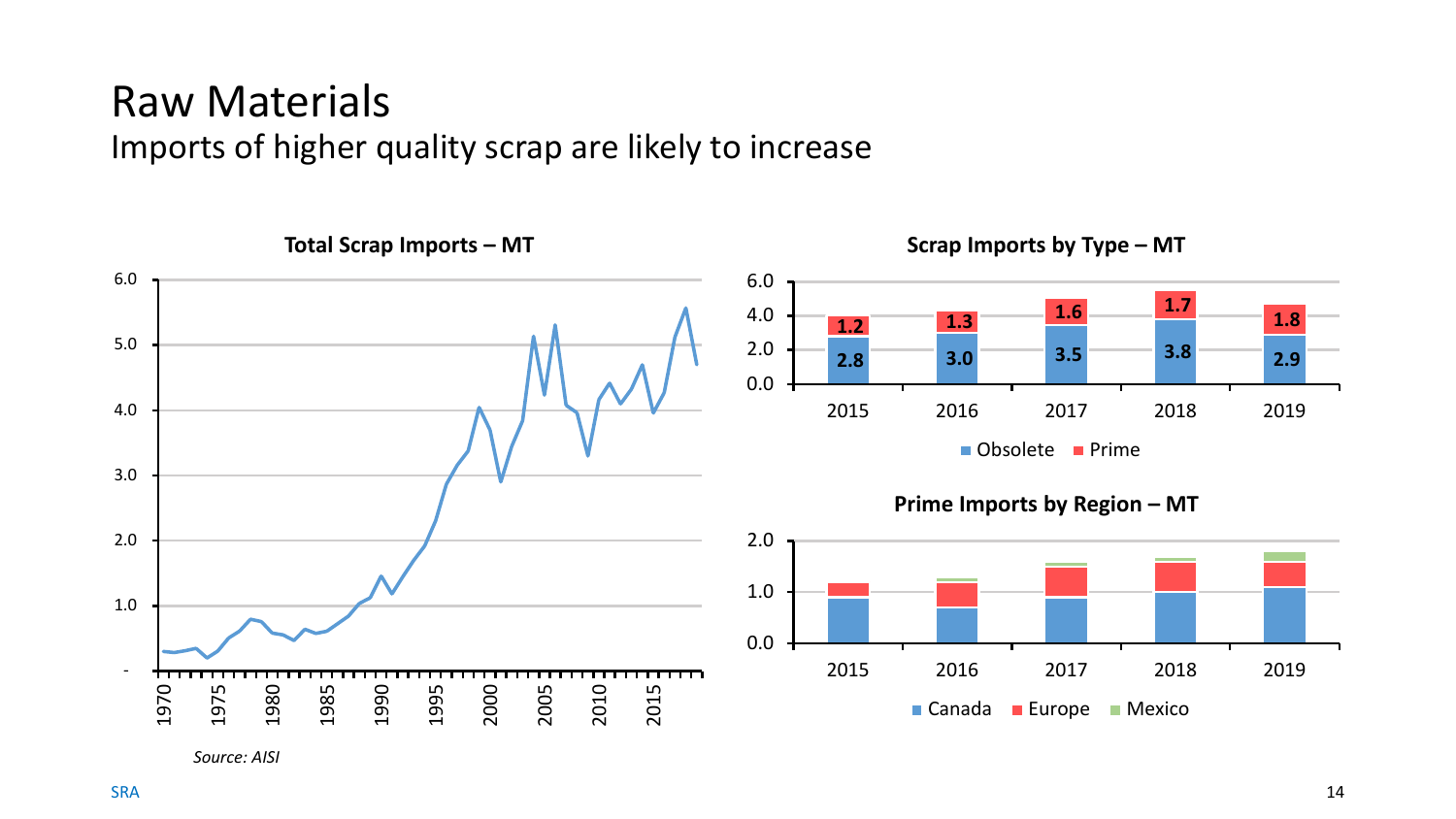### Raw Materials Scrap substitutes will also help fill the void



*Sources: AISI, company reports, Midrex*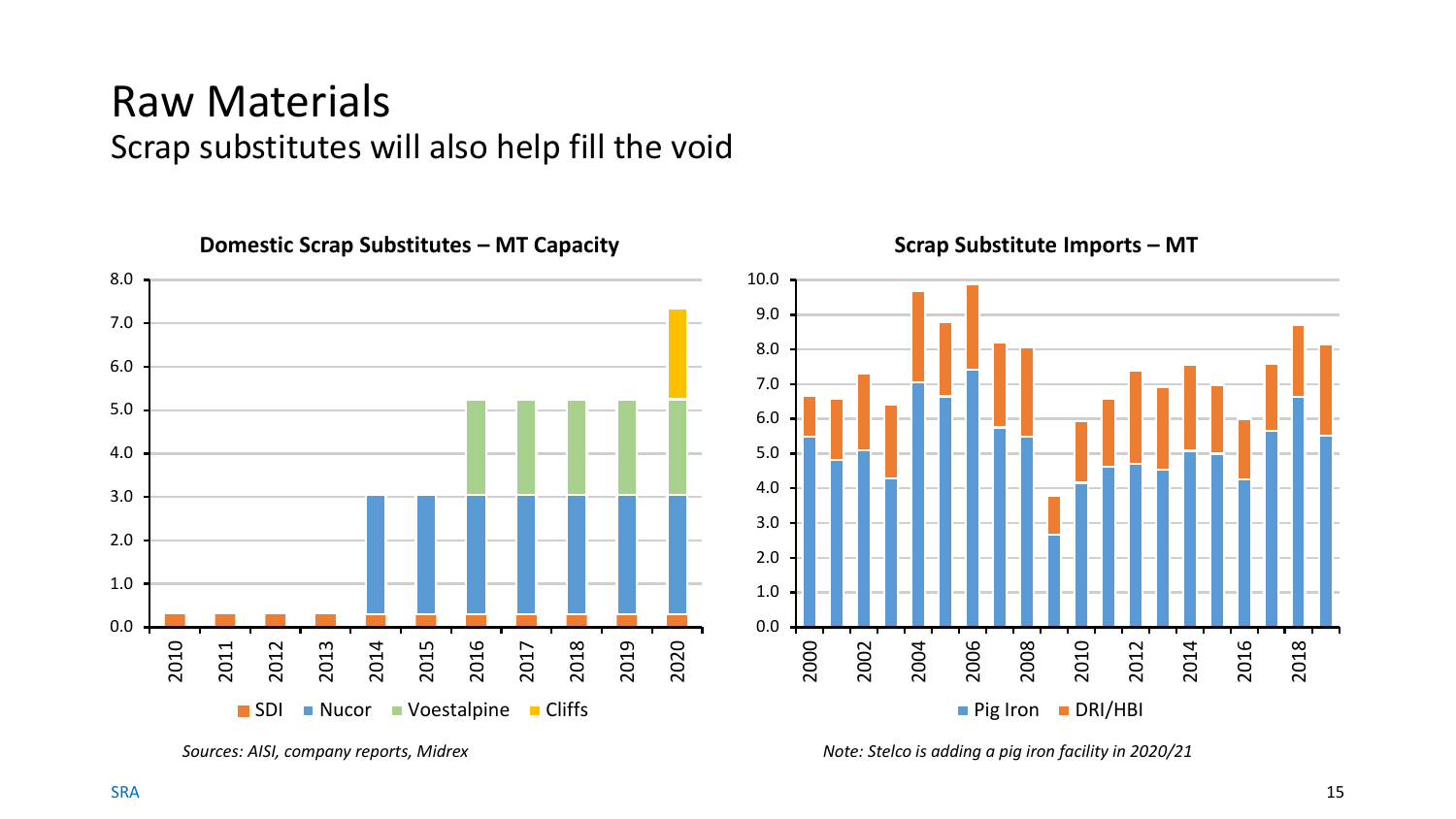#### Raw Materials The U.S. exports a lot of scrap – virtually all obsolete grades



**Scrap Exports – MT** 

*Source: AISI*